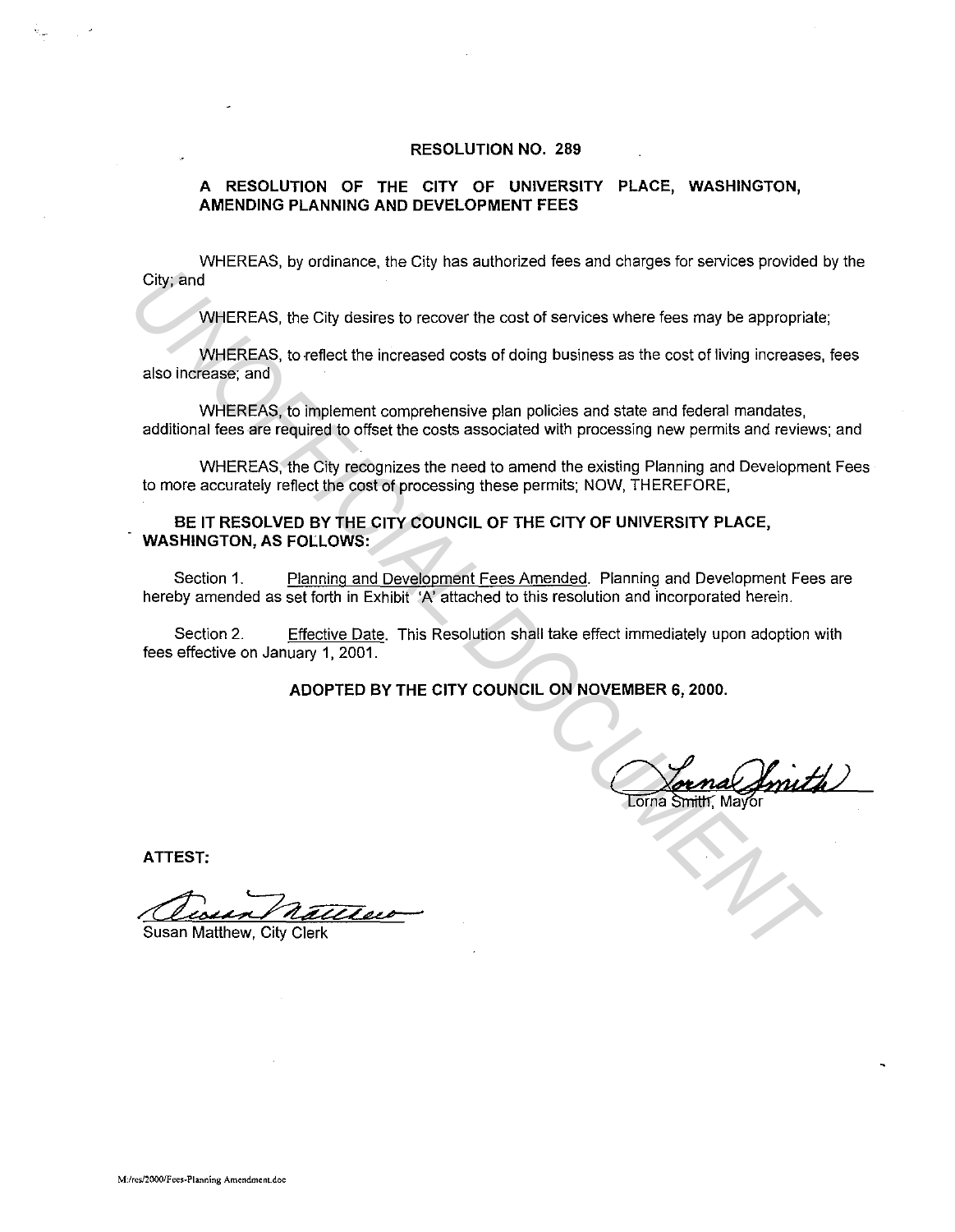# **Resolution 289**

## SCHEDULE 'A'

# **PLANNING & DEVELOPMENT FEES**

## **PLATS & BOUNDARIES**

 $\mathbf{v}$ 

 $\overline{\phantom{a}}$ 

 $\sim$   $^{-1}$ 

| <b>Flat Fees</b>                                                |                    |
|-----------------------------------------------------------------|--------------------|
| <b>Binding Site Plans</b>                                       | \$1,4001,440       |
| <b>Short Plats</b>                                              | 4,5001,545         |
| <b>Short Plat Amendment</b>                                     | 900925             |
| <b>Boundary Line Adjustments</b>                                | 500515             |
| Lot Combinations                                                | 250255             |
|                                                                 |                    |
| Base Fees (+\$40/hour over 10 hours + Consultant Costs, if any) |                    |
| <b>Preliminary Plats</b>                                        |                    |
| $\leftarrow$ 10 acres                                           | \$3,6003,700       |
| $-40$ to 50 acres                                               | 3,600              |
| $\rightarrow$ 50 acres                                          | 3,600              |
| <b>Plat Amendments</b>                                          |                    |
| Minor                                                           | \$500515           |
| Major                                                           | 2,6002.675         |
|                                                                 |                    |
| <b>Final Plats</b>                                              | \$4,000-1,030 Plus |
|                                                                 | \$3031/lot         |
|                                                                 |                    |
| <b>Plat Alterations</b>                                         |                    |
| <b>Without Hearing</b>                                          | \$300310           |
| With Hearing                                                    | \$2,6002,675       |
|                                                                 |                    |
| <b>LAND USE PERMITS</b>                                         |                    |
|                                                                 |                    |
|                                                                 |                    |
| <b>Flat Fees</b>                                                |                    |
| Variances                                                       |                    |
| Major                                                           | \$4,6001.650       |
| Minor                                                           | 800825             |
| <b>Administrative Use Permits</b>                               |                    |
| Garages                                                         | \$250              |
| Home Occupations                                                | 100                |
| Telecommunications                                              | 500510             |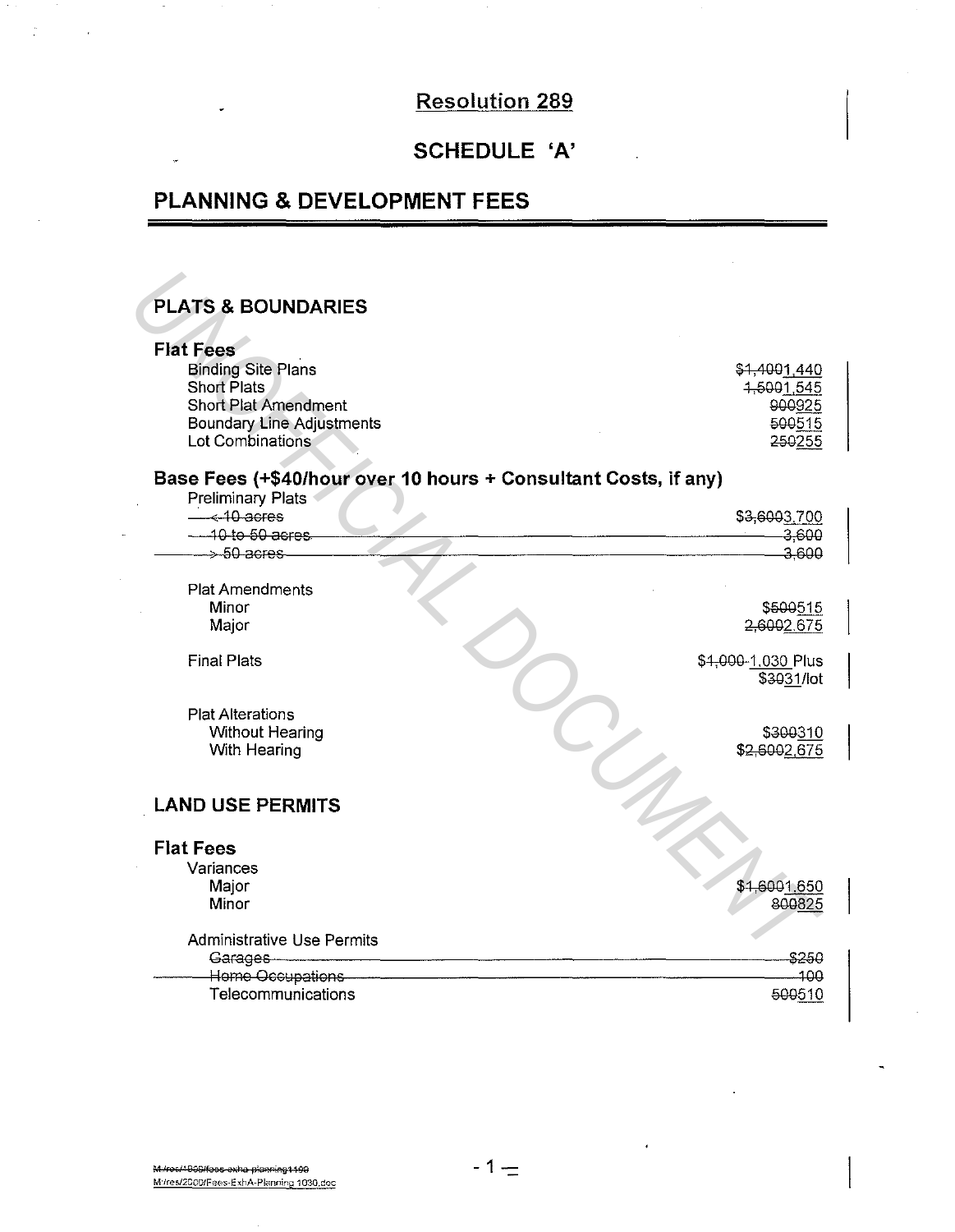### **QUASI JUDICIAL PERMITS**

#### Base Fees (+\$40/hour over 10 hours + Consultant Costs, if any)

|                                                                                                                                                                                                                                | \$3,700      |
|--------------------------------------------------------------------------------------------------------------------------------------------------------------------------------------------------------------------------------|--------------|
| $\leq$ 10 acres                                                                                                                                                                                                                | \$3,600      |
|                                                                                                                                                                                                                                | $-3,600$     |
|                                                                                                                                                                                                                                | $-3,600$     |
| Conditional Use Permits/Public Facility Permit Conditional Conditional Conditional Conditional Conditional Conditional Conditional Conditional Conditional Conditional Conditional Conditional Conditional Conditional Conditi | \$3,700      |
|                                                                                                                                                                                                                                | $-$ \$3,600  |
| - 10 to 50 acres - <u>2000 and 2000 and 2000 and 2000 and 2000 and 2000 and 2000 and 2000 and 2000 and 2000 and 2000</u>                                                                                                       |              |
| $\rightarrow$ 50 acres 3,600                                                                                                                                                                                                   |              |
|                                                                                                                                                                                                                                | \$3,700      |
| $\leq$ 10 acres $\sim$ 53,600                                                                                                                                                                                                  |              |
|                                                                                                                                                                                                                                |              |
| $\rightarrow$ 50 acres 3,600                                                                                                                                                                                                   |              |
| Amendments                                                                                                                                                                                                                     |              |
| Major                                                                                                                                                                                                                          | \$3,6003,700 |
| Minor                                                                                                                                                                                                                          | 500515       |
| Note: 1/2 fee is charged when a land use permit is combined with a subdivision.                                                                                                                                                |              |
| <b>SHORELINE PERMITS</b>                                                                                                                                                                                                       |              |
| <b>Flat Fees</b>                                                                                                                                                                                                               |              |
| Revision                                                                                                                                                                                                                       | \$450465     |
| Base Fees (+\$40/hour over 10 hours + Consultant Costs, if any)                                                                                                                                                                |              |
| Substantial Development<br>< 10,000                                                                                                                                                                                            | \$3,700      |
|                                                                                                                                                                                                                                | $-$ \$3,600  |
| $\frac{10,000}{3,600}$ 3.600                                                                                                                                                                                                   |              |
|                                                                                                                                                                                                                                |              |
| $-250,000 - 500,000$                                                                                                                                                                                                           |              |
|                                                                                                                                                                                                                                | $-$ 3.600    |
|                                                                                                                                                                                                                                | $-3,600$     |
| <b>Conditional Use</b>                                                                                                                                                                                                         | 3,6003,700   |
| Variance                                                                                                                                                                                                                       | 3,6003,700   |
| <b>Unclassified Use</b>                                                                                                                                                                                                        | 3,6003,700   |
|                                                                                                                                                                                                                                |              |
| NOTE: 1/2 fee is charged when a Shoreline Permit is combined with a Subdivision                                                                                                                                                |              |

#### **ENVIRONMENTAL**

**Environmental Checklist Expanded Checklist** 

\$500515 700720

#### Base Fees (+\$40/hour over 10 hours + Consultant Costs, if any) **EIS**

 $$400410 +$ Consultant Cost